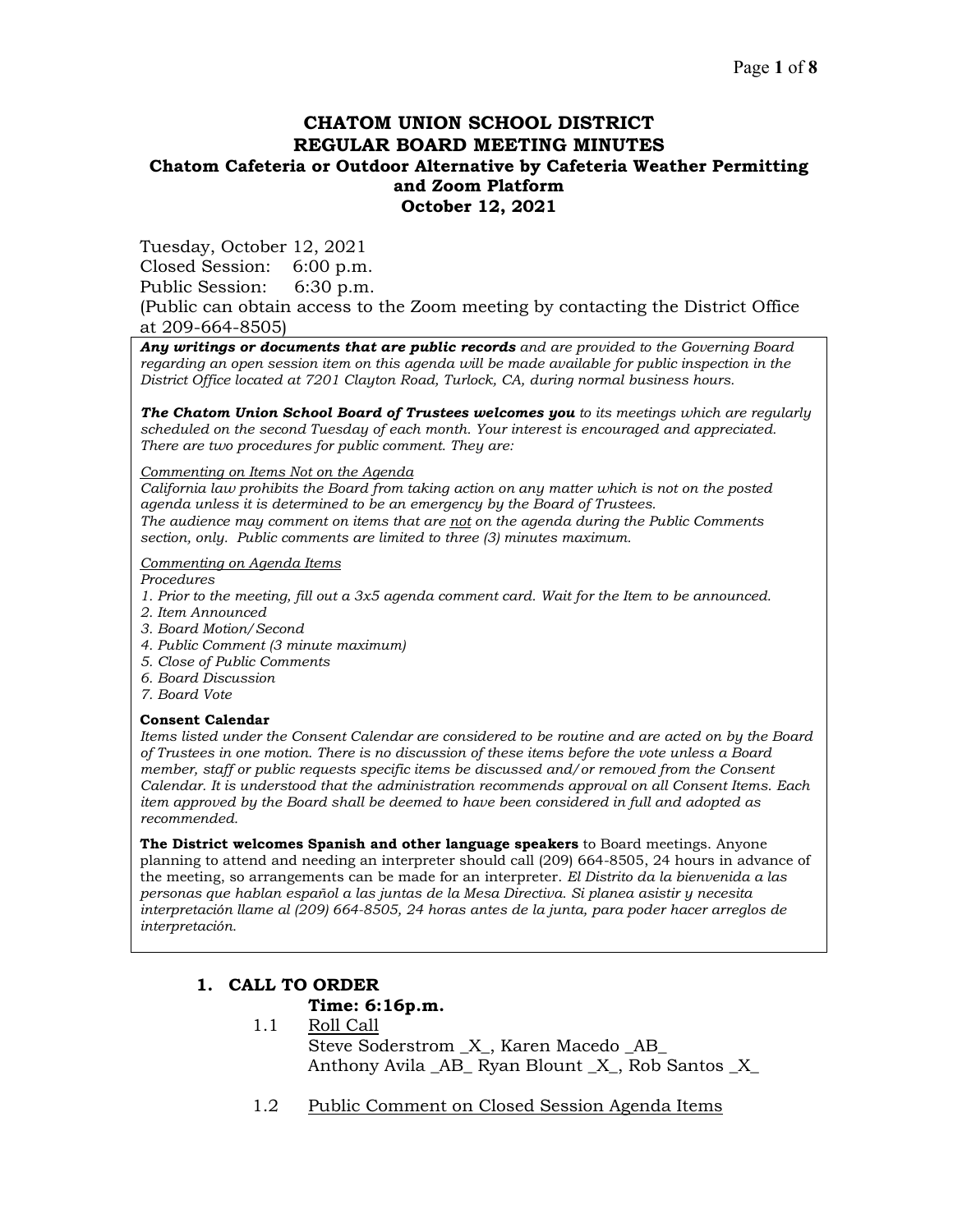1.3 Adjourn to Closed Session APPROVED Motion: Ryan Blount Second: Rob Santos Vote: Ayes 3 Noes 0 Abstentions 0

# **2. CLOSED SESSION**

*Disclosure of Items Discussed in Closed Session (Gov. Code 54947.7)*

- 2.1 Public Employee Appointment
	- (Gov. Code 54957 and 54954.5 (e)
	- 2.1.1 Boys Soccer Coach
	- 2.1.2 Girls Basketball Assistant Coach
	- 2.1.3 Home Hospital Teacher
	- 2.1.4 G.A.T.E. Coordinator
	- 2.1.5 Family Literacy Coordinator
- 2.2 Public Employees Discipline/Dismissal/Release/Non- reelection/Leaves of Absence/Resignation/Retirements And Resolution Regarding Reduction or Discontinuance of Source (Gov. Code 44949 (e) and Gov. Code 44955)
- 2.3 Negotiations
- 2.4 Adjournment Back to Public Session

# **3. OPEN SESSION: CALL TO ORDER**

# **Time: 6:43p.m.**

 3.1 Roll Call Steve Soderstrom \_X\_, Karen Macedo \_AB\_ Anthony Avila AB Ryan Blount X, Rob Santos X

# 3.2 Flag Salute

The flag salute was led by Board President, Steve Soderstrom.

# 3.3 Report from Closed Session

Public Employee Appointment

- Boys Soccer Coach- Nicolas Romeo
- Girls Basketball Assistant Coach- Elizabeth Borreli
- Home Hospital Teacher- Theresa Carrol
- G.A.T.E. Coordinator- Alex Salas
- Family Literacy Coordinator- Eloisa Dompe/ Alejandra Moran Barajas

The Board gave the Superintendent authority to hire time sensitive positions under the Direction of the Board or Board representative.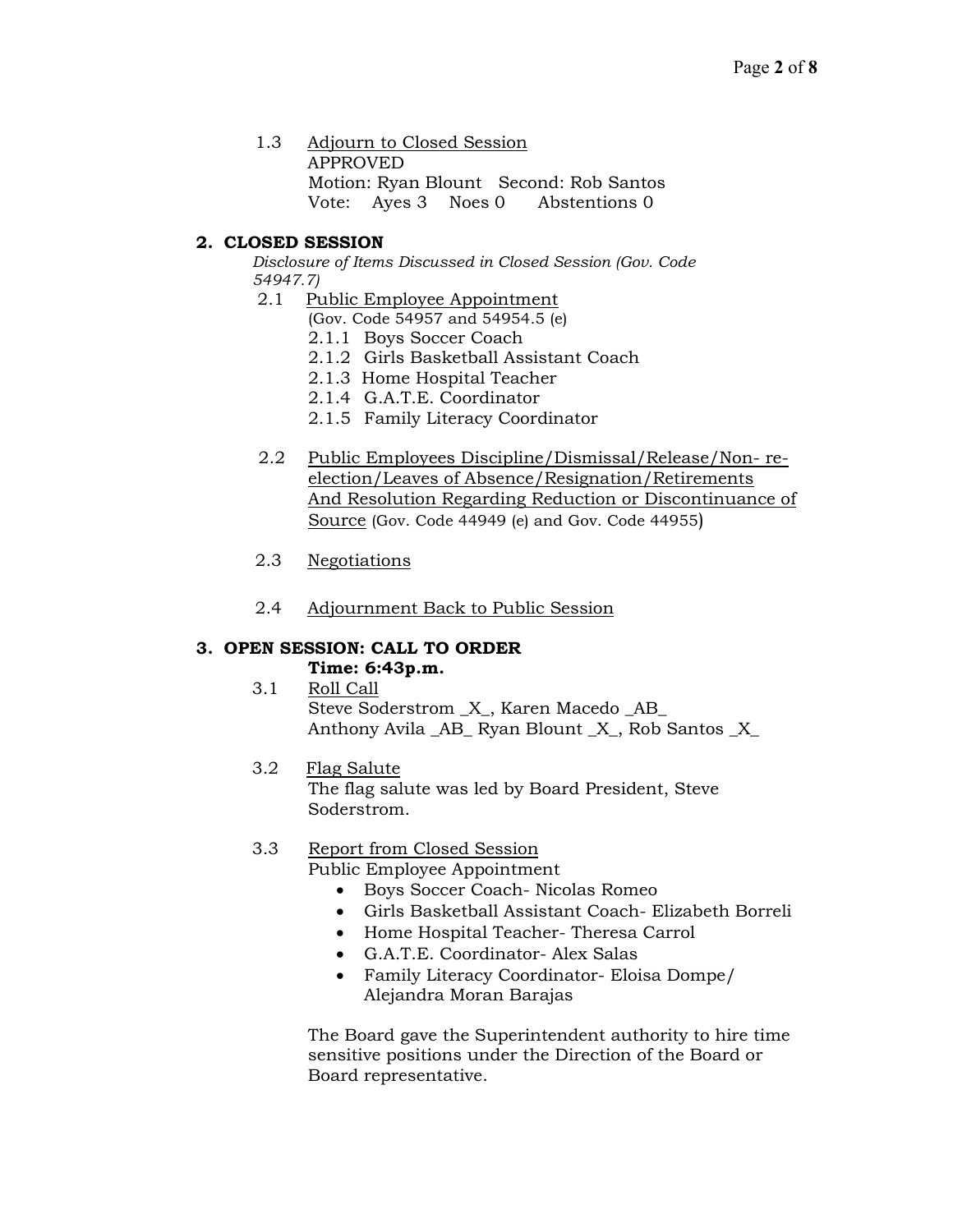The Board accepted the resignation of classified employee #10-12-21-01

3.4 Approval of Agenda APPROVED Motion: Rob Santos Second: Ryan Blount Vote: Ayes 3 Noes 0 Abstentions

## **4. CONSENT CALENDAR**

- 4.1 Board Minutes
- 4.2 Fiscal Services Warrants/Payroll
- 4.3 Declaration of Obsolete Items
- 4.4 Collection of Developer Fees (if any)

APPROVED Motion: Rob Santos Second: Ryan Blount Vote: Ayes 3 Noes 0 Abstentions

### **5. PUBLIC COMMENT/RECOGNITION/COMMUNICATION**

The Board opened public comment to guests in the audience and online.

• A staff member spoke on an item not on the agenda regarding concerns over the vaccine mandate that the Governor recently announced. Her concern comes for her students, as a parent, a teacher, an employee, and community member. She asked the Board how they plan to support the District with those who are against the vaccine.

The Board acknowledged that they stand to be pro choice. Changes in the Government happen periodically therefore they have no direct stance with either side. As discussed at the last Board meeting, the Board will continue to comply with what is minimally required from the mandates. The District will accept exemptions if the written order states that they are allowed. The District supports the community and encourages to let concerned voices be heard at the State level.

• A Chatom member spoke to the Board about Chatom's current policy of COVID case exposures. Her concerns were that when students are exposed, they immediately get taken out of class and asked to quarantine for 10 days or get tested to return to school. She feels that it is inconvenient, and students are punished for having to stay home constantly due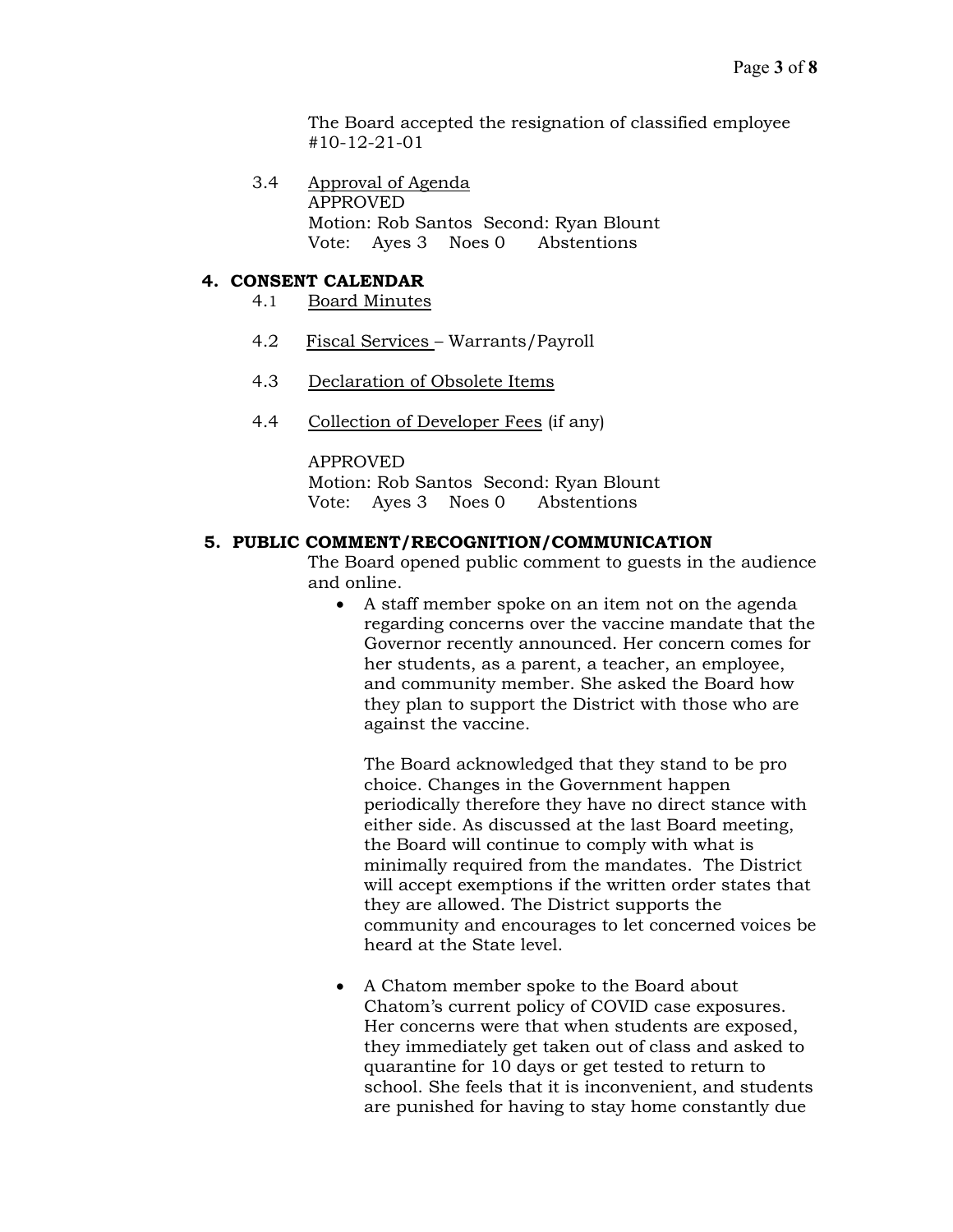to each exposure. She also shared that when they stay home the students regress in class because they miss out on instruction with their teacher. The parent also asked if the State of California moves forward with the forced mandate of vaccinations will the Board stand firm with their original decision in the matter.

The Superintendent publicly shared that testing for children will be rolling out as soon as early next week for exposed students. A letter with information will be sent out to the District along with an optional parent consent to test form. She also went over what that guidance will look like when it is implemented. Students will still need to be pulled out of class when we are informed of an exposure but if parents opt for their child to test on site then the student is able to return to class after the test is cleared. More information will be shared before October 18th. The Board announced that they will take measures if and when the time comes if the State forces the mandates.

• A Chatom community member also asked about the recent publishing of the Governor's announcement regarding the COVID vaccine. She asked if exemptions will be accepted should the mandate reach legislation and how early the schools expect to put the mandate into effect.

The Superintendent shared that the Governor released his announcement late last week. Our understanding is that what was included in his mandate is a directive to CDPH to include the vaccine as a mandatory requirement however there has not been anything approved through State legislation. Cherise explained the process should CDPH approve the directive and it be passed through legislation. She also explained what was included in the directive as far as exemptions.

# **6. INFORMATION**

6.1 Calendar of Events

## 6.2 Board Financial Summary Report

Business Manager, Kelly Machado went over fund balances, income, expenditures, and ending balances. She also stated that the County office rolled over the ending balances of last fiscal year.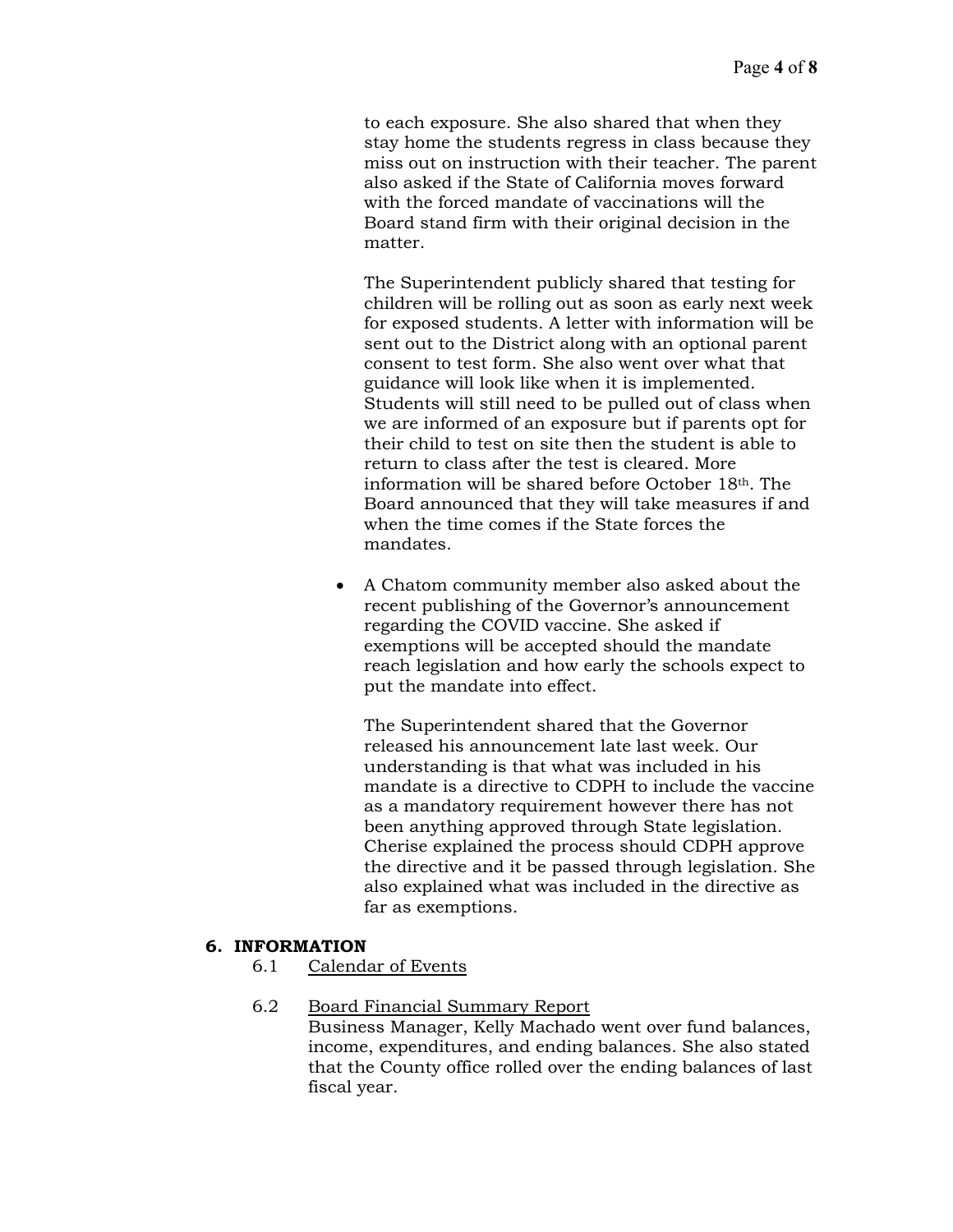- 6.3 Communication from the Stanislaus County Office of Education Regarding the 2021-2022 LCAP and Adopted Budget Approval
- 6.4 Program Reports:

Chatom Elementary School Chatom Principal, Sara Cruz reviewed the upcoming calendar of events for Chatom for the month of October. She also shared some information regarding the November 1st parent teacher conferences. She reported that the month of September was full of excitement and growth for Chatom. Chatom families filled the stands at the Modesto Nuts stadium for family fun night. Students received a free ticket to the game by completing a health and wellness challenge at school. The students who attended participated in the before-game parade on the baseball field. Mrs. Cruz was pleased to share that Chatom held their first in person awards assembly since the 2019-2020 school year. The ceremony took place outdoors in the courtyard and parents were able to attend. She reviewed the character trait focus for the month and the new additions to the after-school and enrichment programs. She also spoke about what staff are focusing on this months during professional development and collaboration.

#### Mt. View Middle School

Mt. View Principal, Steve Lewis reported about Mt. View's first hosted Friday Fun Night. Students returned to school in the evening for games, music, and fun. The gym was open for indoor volleyball and basketball for the students. As well as the snack shack being open and other conference rooms filled with activities. The event had a turnout of about 75 students which was a great success. Mr. Lewis also spoke about the after-school programs such as the yearbook club. There is large amount of participation this year for the yearbook club. He reported that quarter one has come to an end at Mt. View and report cards will be distributed on the evening of October 16, 2021 during their parent teacher conference. He also shared that raffle ticket sales are underway for the Chatom Carnival. Mt. View will be offering alternative ways to celebrate and include more outdoor activities and organized food vendors. It was reported that volleyball season is coming to an end soon and Mt. View will begin to plan for the upcoming season of girls basketball and boys soccer.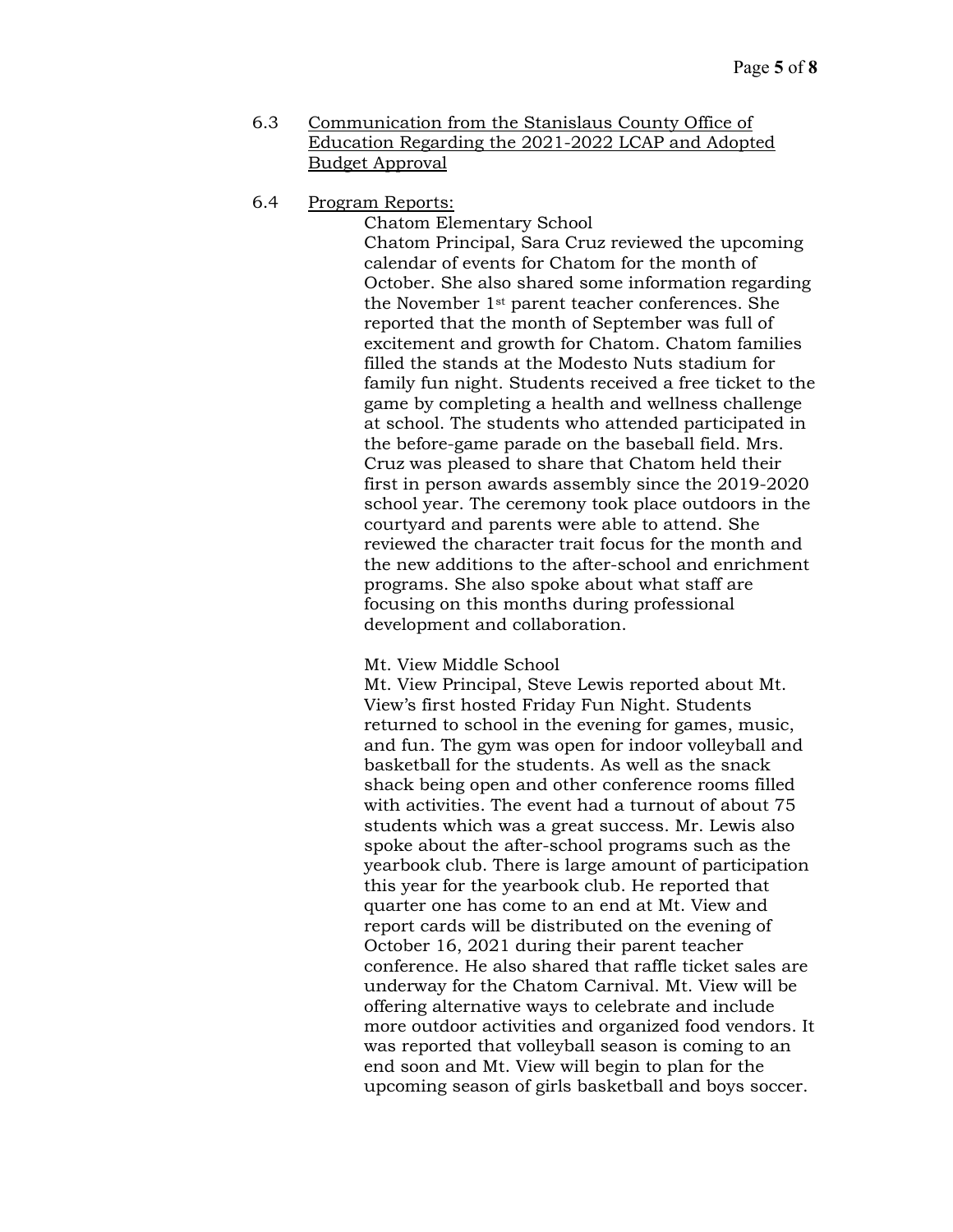Mr. Lewis also reviewed the October upcoming events that were included in his report.

### Chatom State Preschool

Preschool Director, Sandra Nunes reported that the program morning class is completely full with 24 students and her afternoon class has an opening for 4. The preschool parent advisory committee held their first meeting and went over the upcoming Halloween Carnival and the details of Chatom Preschool's game booth. They also recently held their monthly parent meeting where they go over resources for families. Mrs. Nunes also reported that staff have been working on observations to have complete for parent teacher conference that is taking place on November 1st. Students will not have class that day. Parents will have an opportunity to progress through show of work and information. It is also an opportunity to get guidance on skills that a child may need assistance with as well as a chance for parents to ask questions.

Chatom Union School District

Superintendent Mrs. Olvera reviewed the attendance to the Board with data as of October 5th. She also reviewed COVID-19 positive case and known contact data from September 4<sup>th</sup> through October 5<sup>th</sup>. She explained the positive cases, nonexposed positive cases, and known contacts. She shared that the on site rapid antigen testing will begin on October 18, 2021 for unvaccinated staff and symptomatic vaccinated staff. She was happy to share that Mt. View was approved for the construction of the track program by using developer fees because of the increase of track participation over the past 5 years. Mrs. Olvera updated the Board on the Mt. View gate project. The project will be multi funded from donations and the maintenance budget. She reported that there were no Williams Settlement UCP reports during the quarter covering July, August and September of 2021.

## **7. ACTION**

7.1 Consider Approval of Resolution #10-12-21-01 Regarding Board of Trustee Authority to Hold Virtual Meetings APPROVED Motion: Rob Santos Second: Ryan Blount Vote: Ayes 3 Noes 0 Abstentions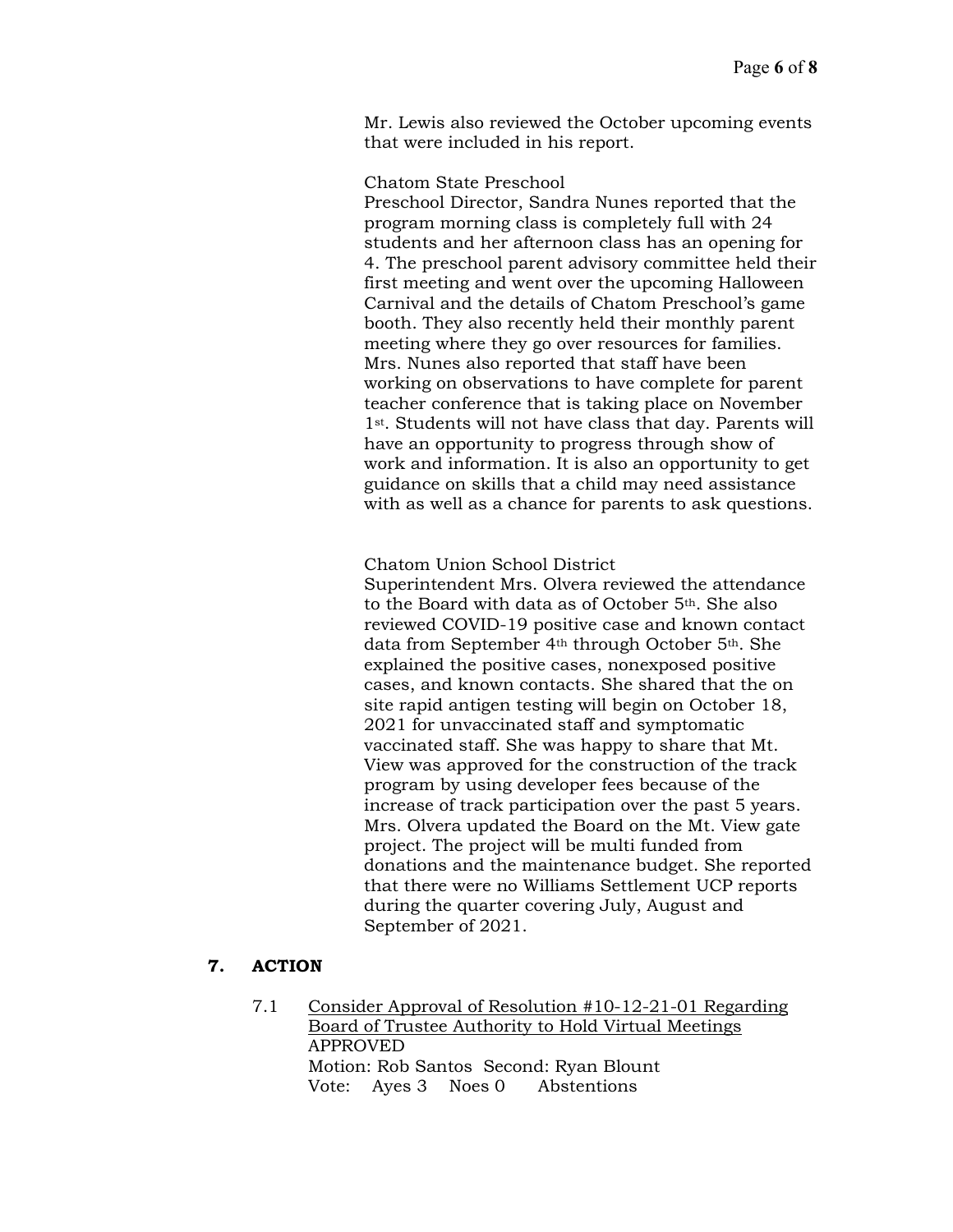- 7.2 Consider Approval of Raising Substitute Rates from October 13, 2021, through May 27, 2022 The Superintendent recommended the sub rates increase to  $$200$  and  $$234$  upon the 41<sup>st</sup> day of subbing will remain the same. APPROVED Motion: Rob Santos Second: Ryan Blount Vote: Ayes 3 Noes 0 Abstentions
- 7.3 Consider Approval of a District Roving Substitute from October 13, 2021- May 27, 2022, for COVID-19 Coverage and/or Student Support (Substitute Credential is Required but Full Credential Requirement is Waived For this Position) The Board motioned to approve the sub rate to \$225. Therefore, amending action item 7.2 to reflect the same amount for the Chatom sub rate to increase from \$120 to \$225 beginning October 13, 2021- May 27, 2022 and the \$234 upon the  $41<sup>st</sup>$  day to remain the same. APPROVED Motion: Rob Santos Second: Ryan Blount Vote: Ayes 3 Noes 0 Abstentions
- 7.4 Consider Approval of Elementary and Secondary School Emergency Relief (ESSER III) Plan Superintendent, Mrs. Olvera included and reviewed the expenditure plan. APPROVED Motion: Ryan Blount Second: Rob Santos Vote: Ayes 3 Noes 0 Abstentions
- 7.5 Consider Approval of Revised Business Manager Salary Schedule to Address Incorrect Allowance of Longevity Steps Under the Guidance of Stanislaus County Office of Education APPROVED Motion: Rob Santos Second: Ryan Blount Vote: Ayes 3 Noes 0 Abstentions
- 7.6 Consider Approval of Mountain View Gym Facility Use Request Action item dies due to lack of motion. DENIED

# **8. ITEMS FOR FUTURE CONSIDERATION**

The Board requested to review the facilities use fee schedule with the assistance of Steve Soderstrom and Ryan Blount as facilities committee representatives.

# **9. ADJOURNMENT**

**Time: 7:40p.m.**